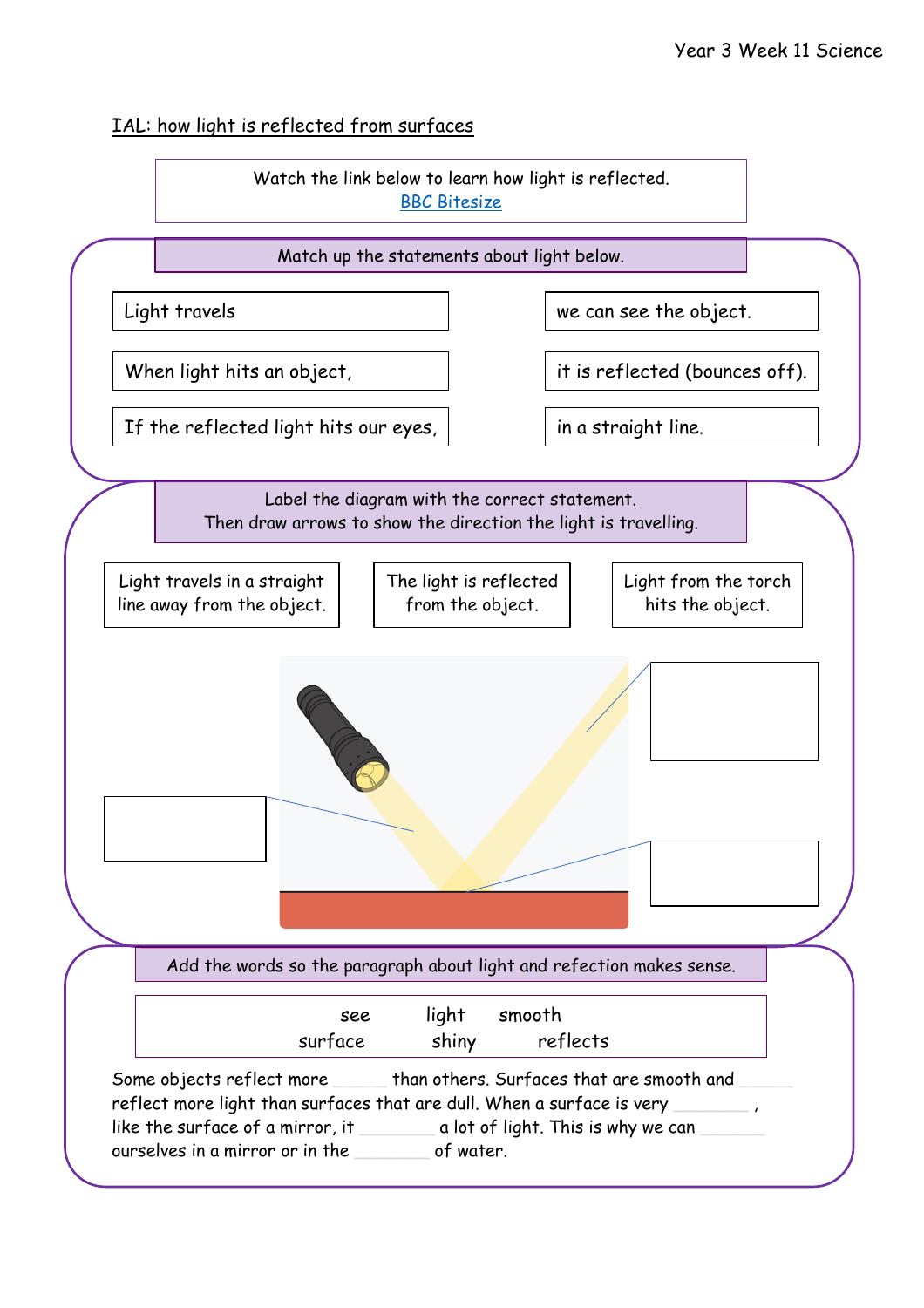IAL: use a map to compare 2 cities

 Watch the link below to learn how to use Google maps. [Click here](https://www.youtube.com/watch?v=N6DrfYHVcXs)

Click the link by each picture to explore London and Athens using google maps.

Record any of the human or physical features you notice about the 2 cities then decide on their similarities and differences.



## **London**



## [Google Maps](https://www.google.co.uk/maps/place/London/@51.5287714,-0.2420241,11z/data=!3m1!4b1!4m5!3m4!1s0x47d8a00baf21de75:0x52963a5addd52a99!8m2!3d51.5073509!4d-0.1277583)

What famous landmarks can you find? What transport routes can you see? Can you find any green spaces, rivers or lakes? Can you tell what the weather is like by how people are dressed?





| Similarities | Differences |  |
|--------------|-------------|--|
|              |             |  |
|              |             |  |
|              |             |  |
|              |             |  |
|              |             |  |
|              |             |  |